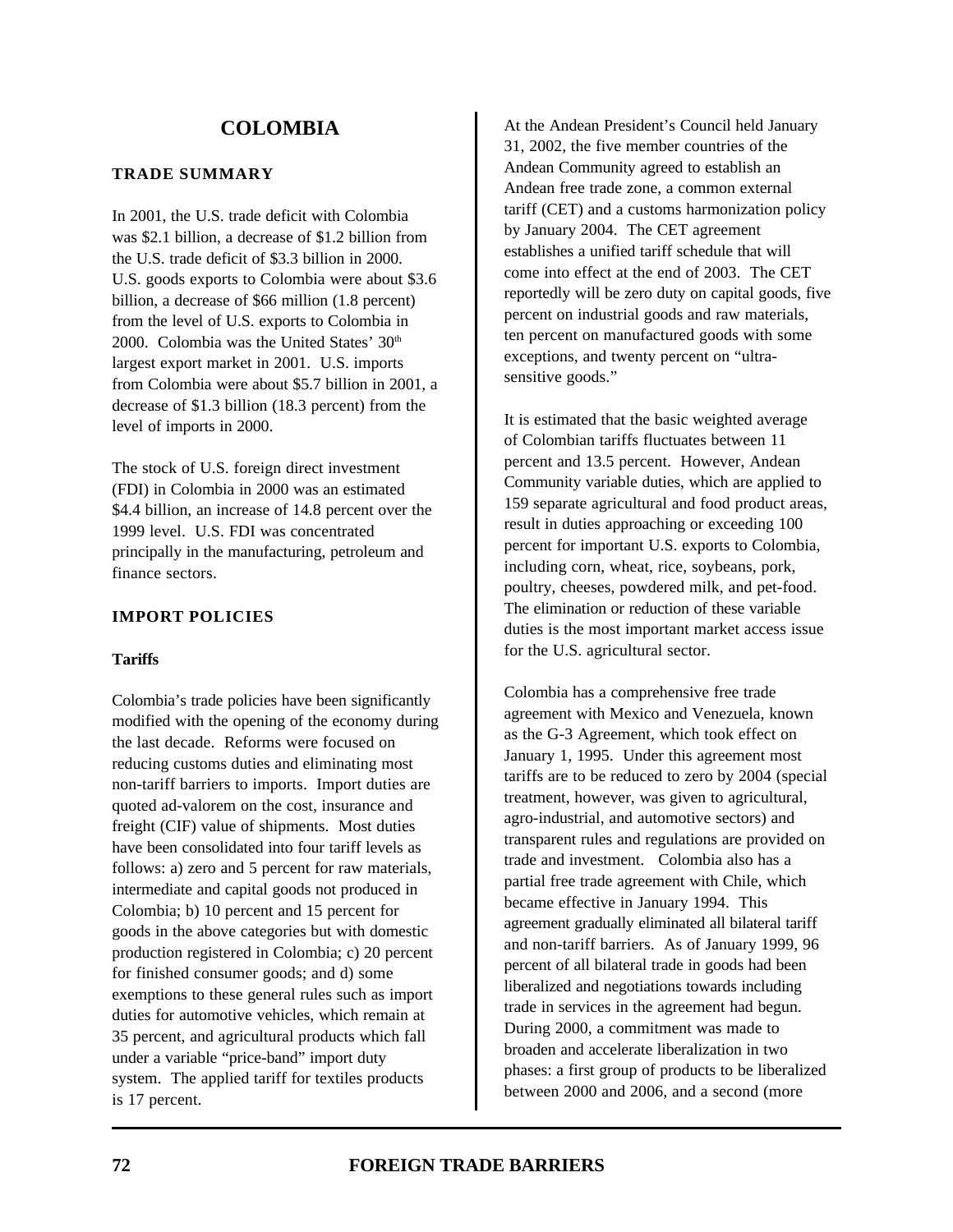sensitive) group of products to be liberalized between 2007 and 2011. In April 1998, Colombia, along with the other members of the Andean Community, entered into negotiations for a free trade agreement with the countries of MERCOSUR. Colombia has also signed other integration agreements with Cuba, El Salvador, Guatemala, Honduras, Costa Rica and Panama, as well as a liberalization agreement with the Caribbean Community (CARICOM) countries (Trinidad & Tobago, Jamaica, Barbados, Guyana, Antigua and Barbuda, Belize, Dominica, Granada, Monserrat, St. Kitts, St. Lucia, St. Vincent and the Grenadines).

Over ten different duties may be applied to a given product depending on whether it comes from the Andean Community countries, from Mexico under the G-3 agreement or under the Latin American Integration Agreement (LAIA), from any other LAIA country, or from the CARICOM countries. Colombia has bound its tariffs in the WTO at 30 percent for petrochemical products, 35 percent for a broad variety of industrial products, and 40 percent for textiles and apparel, footwear and other leather items, autos, and other products. Most imports are subject to a 16 percent value-added tax assessed on the CIF value of the shipment plus import duties. Some exemptions apply, as in the case of imported vehicles, which are covered by a variable sales tax of 16 percent to 45 percent, depending on the type of vehicle, engine size, its intended use, and its price. Decree 1344 of July 22, 1999, extended a value-added tax, which varies between 1 percent and 10 percent based on average production costs, to imports of some pharmaceutical, agrochemical, and seafood products. Also, Law 633 of December 29, 2000, applied a value-added tax of five percent for certain commodities and other goods previously exempt from that tax, effective January 1, 2001. Law 633 establishes a gradual increase of the value-added tax on those products to 10 percent in 2002 and 15 percent in 2003.

Since April 1995, Colombia has applied a variable import duty system to agricultural products under the Andean price band system, which is based on domestic and international prices. Thirteen basic agricultural commodities including wheat, sorghum, corn, rice, barley, milk, and chicken parts, and an additional 146 commodities considered substitute or related products are subject to tariffs calculated under the price band system. If the applicable reference price is within the floor and ceiling price band, the import duty is calculated using the applied tariff rate and the reference price. When the reference price falls below the floor price, a variable duty or surcharge is applied, which is based on the difference between the floor and the reference prices. This surcharge is levied in addition to the applied duty. Conversely, when the reference price exceeds the ceiling price, a reduction is made to the applied duty based on the difference between the reference and ceiling prices. The Andean Community price band system lacks transparency and can be manipulated to provide arbitrary levels of import protection, often resulting in artificially high, prohibitive tariff rates.

In 1999, Colombia reduced tariff rate bindings for peas, lentils and apples from 16 percent, 15 percent, and 20 percent, respectively, to a standard 15 percent. The tariff rate for all other agricultural products was bound at 100 percent in 1995, with the commitment made to reduce it to 70 percent by 2004. This bound rate does not apply to agricultural products included in the Andean Community price band system. Colombia has made no reductions to date in duties toward the 70 percent commitment.

Colombia requires import licenses for less than two percent of all products, which include various commodities, narcotics-precursor chemicals, armaments and munitions, donations, and some imports by government entities. The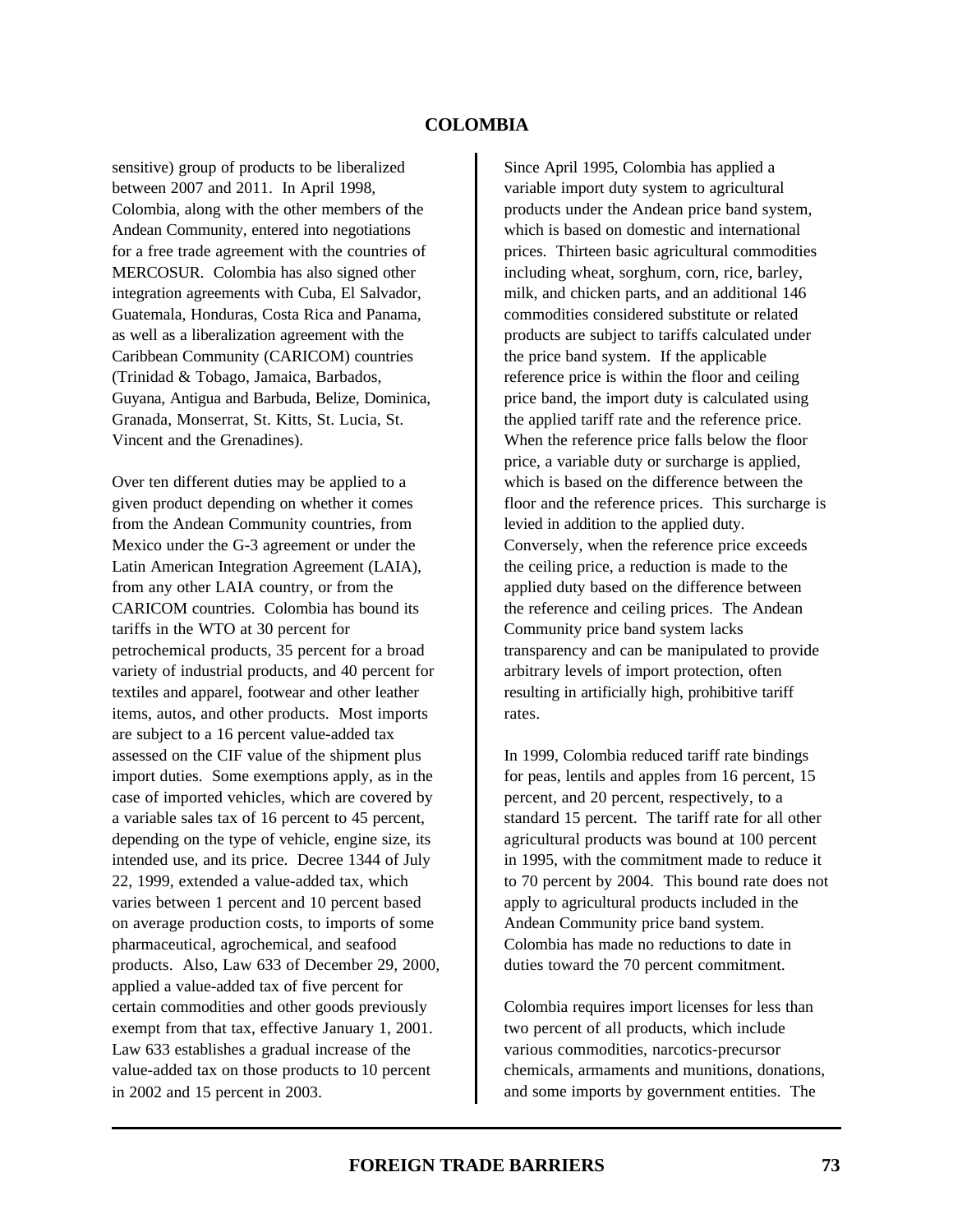majority of used goods—cars, manufactured auto parts, tires and clothing—are prohibited from import, and those that are allowed, such as machinery, are subject to licensing.Though the government abolished most import licensing requirements in 1991, it has continued to use import licensing to restrict importation of certain agricultural products such as chicken parts and other preserved chicken and turkey products. In addition, since the promulgation of Decree 2439 in November 1994, Ministry of Agriculture approval is required for import licenses for products which, if imported, would compete with domestic products. Some of these products, which include important U.S. exports to Colombia, are wheat, malt barley, poultry, corn, rice, sorghum, cotton, wheat flour, and oilseeds and their products (e.g., soybean meal and soybean oil). Colombia has implemented absorption agreements which require an importer to purchase a government-specified quantity of domestically produced goods as a precondition for the granting of import licenses.

Colombia adopted a harmonized automotive policy with Venezuela and Ecuador, which went into effect in January 1994. Automotive parts and accessories, and motor vehicles imported from any of the three signatory countries have a zero import duty, while those imported from other countries are covered with CET rates varying between 3 percent and 35 percent depending on the type of vehicle and automotive part. The policy includes regional content requirements.

Colombia also assesses a discriminatory VAT of 35 percent on whiskey aged for less than 12 years, which is more characteristic of U.S. whiskey, versus a rate of 20 percent for whiskey aged for 12 or more years, most of which comes from Europe. This tax regime on distilled spirits appears to violate Colombia's WTO obligation to provide Most Favored Nation (MFN) treatment equally to all WTO members.The United

States government has protested this distinction, although no short-term resolution is in sight.

Customs clearance processes in many instances—valuation of imported merchandise and payments of duties and other taxes at commercial banks—can be performed fairly rapidly. In 1996, Colombia incorporated the WTO Agreement on Customs Valuation into its legislation. In 2000, the WTO Committee on Customs Valuation granted Colombia's request to use minimum values for certain products for specified periods. Minimum values are permitted for certain agricultural and footwear products until April 2002, and for certain other agricultural products until April 2003. Use of minimum values for textile products ended in April 2003. Additionally, all importers of goods with a value of \$5,000 and above must present the "Andean Customs Valuation Declaration" in which the importer states the real value of the merchandise. Colombian customs adopted, in December 1998, more efficient procedures through a "unified approval regime." In December 1999, the Ministries of Finance and Foreign Trade abolished a pre-shipment certification requirement for exports to Colombia. Thus, the pre-shipment inspection certificate is no longer required to clear goods through Colombian customs.

# **GOVERNMENT PROCUREMENT**

The Government Procurement and Contracting Law, Law 80/93, sought to establish simpler procedures based on the principles of transparency and objective selection. It provides equal treatment to foreign companies on a reciprocal basis and eliminates the 20 percent surcharge previously added to foreign bids. It also eliminated unnecessary requirements and bureaucratic procedures that increased prices of public services and limited their availability. The law also settled procedures for the selection of suppliers, mainly through public tenders and in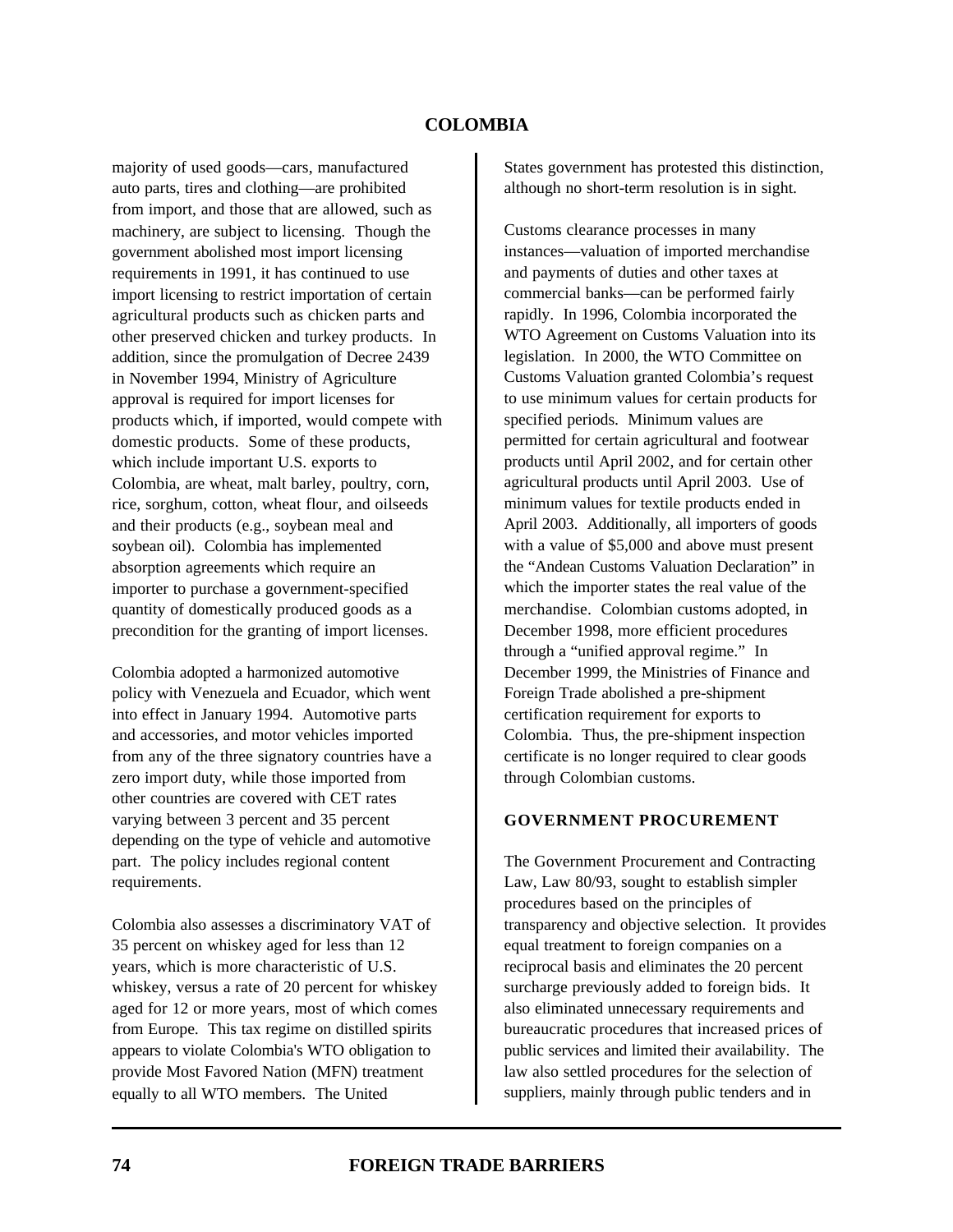exceptional cases through direct contracts. In implementing Law 80, the Colombian government instituted a requirement that companies without local headquarters in Colombia must certify that government procurement laws in the home country meet reciprocity requirements.

Law 80 does not apply to contracts for the exploration and exploitation of renewable or nonrenewable natural resources, their commercialization, and those activities performed by state companies involved in these sectors. Contracts for the exploration and exploitation of renewable and non-renewable natural resources, and all those contracts related to telecommunications, radio, and courier services are governed by special legislation.

Decrees that regulate government procurement are: Decree 679 of 1996, which regulates different aspects of Law 80; Decree 855 of 1994, which regulates direct government contracts; Decree 856 of 1994, which deals with registries of suppliers kept by chambers of commerce; Decree 1584 of 1994, which deals with the classification and qualification of suppliers; and Decree 1985 of 1994, which deals with delegation of authority in government contracts. Colombia is not a signatory of the WTO Agreement on Government Procurement.

In May 2001 the economic affairs committee of the House of Representatives submitted a bill to Congress to partially reform Law 80. The bill would eliminate non-bid contracts or direct contracts, establishing public tenders as the only means of contracting between the government and any third party. The proposal would include the creation of a government web-site especially designed for public tenders, in which public enterprises would announce their contracting requirements and legal and natural persons would be able to participate in the respective bidding processes electronically. If approved,

this reform to Law 80 could assist in the efforts to eliminate corruption and to make more transparent all government procurement practices in Colombia.

#### **EXPORT SUBSIDIES**

As a result of the policies of "apertura" (the opening of markets to foreign investment) and commitments made by Colombia to abide by the provisions of the GATT Subsidies Code, Colombia agreed to phase-out any export subsidies inconsistent with that code. This process has continued under the WTO Agreement on Subsidies and Countervailing Measures. Between 1991 and 1999, the Government of Colombia issued various decrees aimed at restructuring the Ministry of Foreign Trade, based on the presumption that its policies should aim at "correcting and preventing all restrictive trade practices that directly or indirectly affect production." For instance, Colombia has notified the WTO that its "special machinery import-export system" and "free zones" do, in fact, constitute export subsidies. Also, Colombia's tax rebate certificate program (CERT) contains a subsidy component, which the Government of Colombia has stated it will replace with an equitable drawback system, although it has not yet done so. The other export subsidy, known as the "Plan Vallejo," allows for duty exemptions on the import of capital goods and raw materials used to manufacture goods that are subsequently exported. Other than the above, Colombia's subsidy practices are generally compatible with WTO standards.

On January 1, 2000, the Colombian government announced that it would eliminate the subsidy component of the CERT as per WTO regulations. However, the Colombian government's efforts to increase exports led to the formulation of a new customs code which would provide for tariff exemptions on raw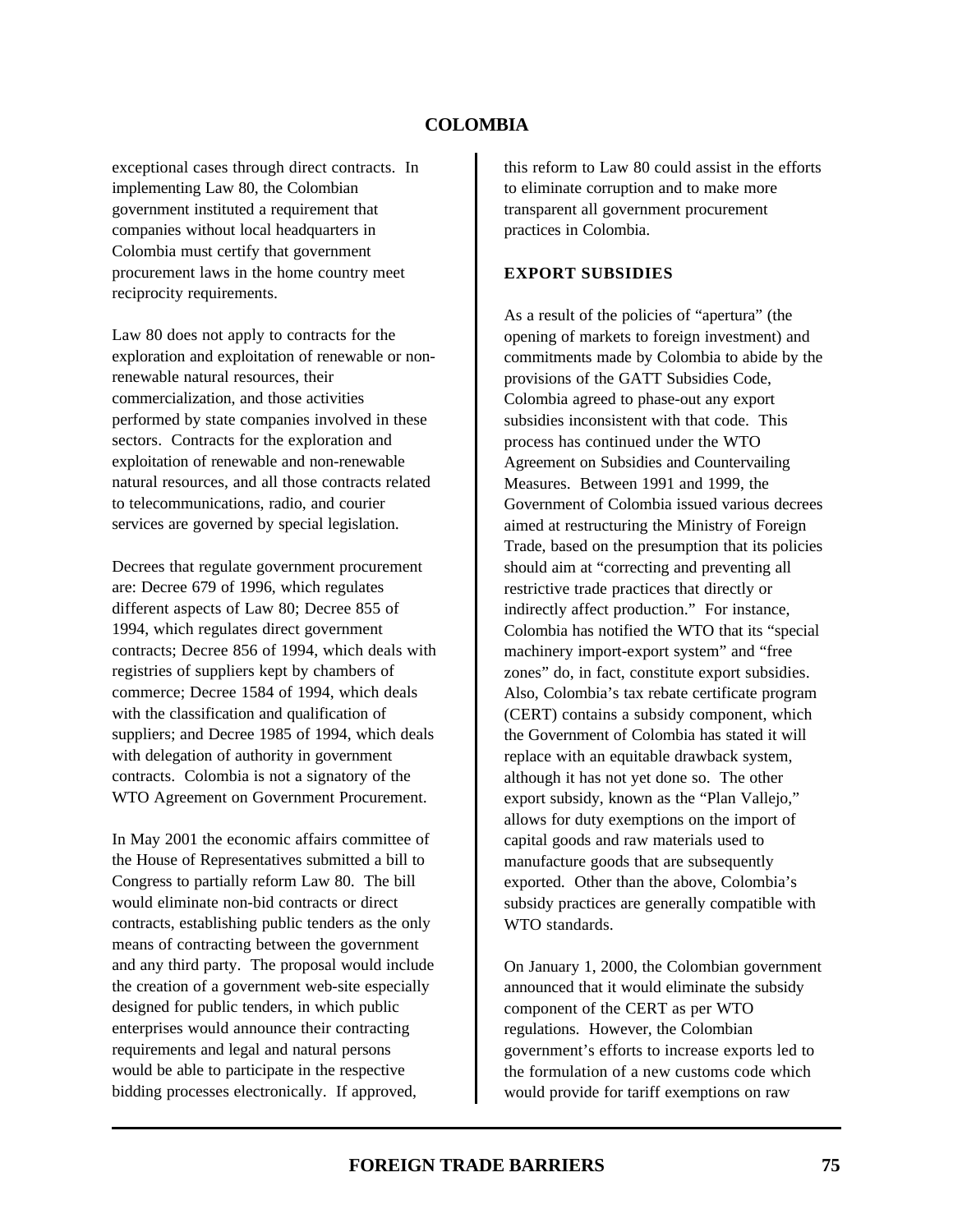materials used by exporting enterprises. These incentives, which are very similar to the CERT, were reinforced with "legal and tax stability agreements" providing for fixed tax and legal conditions over 5 and 10 year periods to companies that develop special, and in some cases subsidized export programs. The new customs code—Decree 2685 of December 28, 1999—also simplified export procedures, making it easier and faster for exporters to conduct operations. The new code entered into force on July 1, 2000. Decree 1198 of June 29, 2000, partially modifies Decree 2685 and regulates customs procedures at free trade and special import-export zones. Decree 1198 entered into force on January 1, 2001. Recently, Colombia has requested an extension of the transition period for these two export subsidy programs.

## **INTELLECTUAL PROPERTY RIGHTS (IPR) PROTECTION**

Colombia does not yet provide adequate and effective intellectual property protection. As a result, Colombia has been on the Special 301 "Watch List" every year since 1991, and an outof-cycle review in 1999 retained Colombia in that category. Colombia is a member of the World Intellectual Property Organization (WIPO) and has joined the Paris Convention for the Protection of Industrial Property, the Patent Cooperation Treaty and the Union for the Protection of New Plant Varieties. In November 2000, Colombia ratified the WIPO Copyright Treaty and the WIPO Performances and Phonograms Treaty.

#### **Patents and Trademarks**

The patent regime in Colombia currently provides for a 20-year term of protection for patents and reversal of the burden of proof in cases of alleged process patent infringement. The provisions of the decisions covering protection of trade secrets and new plant

varieties are generally consistent with worldclass standards for protecting intellectual property rights, and provide protection for a similar period of time.

The Andean Community's September 2000 adoption of Decision 486 as the IPR regime for the region helped bring Ecuador closer to compliance with the WTO TRIPS Agreement. However, U.S. pharmaceutical companies are concerned that Decision 486 is not sufficiently explicit regarding the protection of data that is included in marketing approval applications, thereby opening the way to the possible erosion of such protection. They also express concern regarding an Andean Tribunal decision against Peru during 2001 that a company that had patented a compound for one use cannot subsequently patent a second use of that compound. This decision would put the Andean Community at odds with international norms and possibly with the WTO TRIPS Agreement. Venezuela and Ecuador have similar cases before the Tribunal.

Colombian trademark protection requires registration and use of a trademark in Colombia. In a 1998 decree, Colombia announced that registration of a trademark must be accompanied with its use in order to prevent parallel imports. Trademark registrations have a ten-year duration and may be renewed for successive ten-year periods. Priority rights are granted to the first application for a trademark in another Andean Community country or in any country which grants reciprocal rights. Colombia is a member of the Inter-American Convention for Trademark and Commercial Protection. Enforcement of trademark legislation in Colombia is showing some progress, but contraband and counterfeiting are widespread. U.S. pharmaceutical firms continue to press for a range of legislative and administrative reforms. The Superintendency of Industry and Commerce acts as the local patent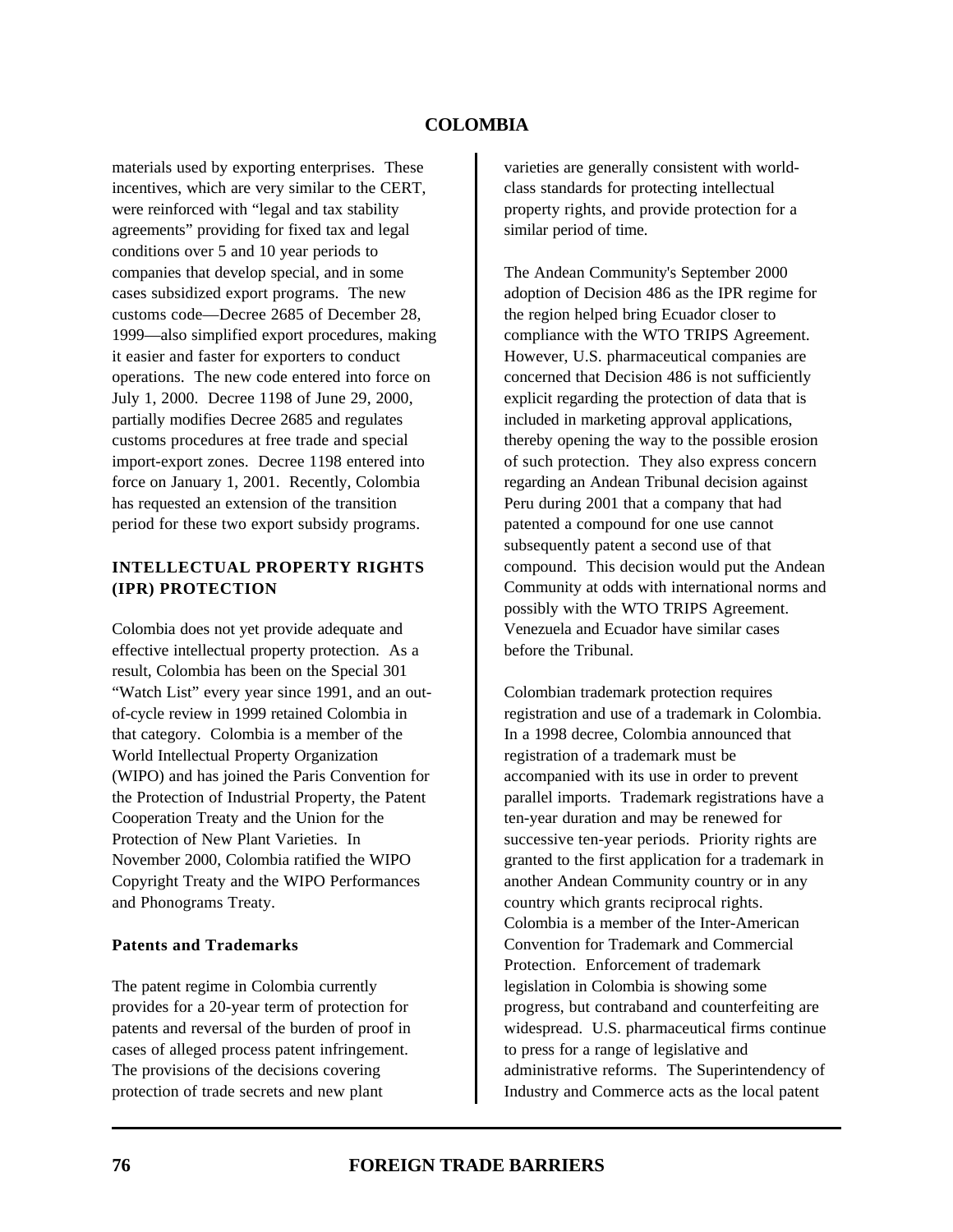and trademark office in Colombia. This agency suffers from inadequate financing and inefficiency in patent application procedures.

## **Copyrights**

Andean Community Decision 351 on the protection of copyrights has been in effect in Colombia since January 1, 1994. Colombia also has a modern copyright law: Law 44 of 1993. The law extends protection for computer software to 50 years, but does not classify it as a literary work. Law 44 and Colombia's civil code include some provisions for IPR enforcement and have been used to combat infringement and protect rights.Colombia belongs to the Berne and Universal Copyright Conventions, the Buenos Aires and Washington Conventions, the Rome Convention on Copyrights, and the Geneva Convention for Phonograms. It is not a party to the Brussels Convention on Satellite Signals.

Colombia's 1993 Copyright Law significantly increased penalties for copyright infringement, and created a Special Investigative Unit within the Prosecutor General's Office, empowering the Prosecutor General's Office to combat piracy. This unit began functioning in November 1999. Colombia ratified the Andean anti-piracy convention on February 25, 1999. In 1999 the Colombian government also issued a presidential directive mandating that all government entities purchase only legally copyrighted software and other goods protected by international copyright law, but it does not appear to have been implemented.

During 2001, the Colombian Administrative Department of Security (DAS) and other law enforcement agencies performed 306 anti-piracy operations, which resulted in 76 detentions, the seizure of over 96,000 pirated software and the destruction of 1,203 computers. However, enforcement of copyright laws is still insufficient and U.S. industry estimates that the majority of the videocassette, sound recording, and business software products continue to be pirated.

A major copyright issue has been the Colombian Government's failure to license legitimate pay television operators and to pursue pirate operators. Colombia's Television Broadcast Law increased legal protection for all copyrighted programming by regulating satellite dishes, but enforcement has only recently begun through a licensing process designed to make illegal operators responsible for paying copyright fees. The licensing process, if effective, should establish legitimate royalty paying service providers. As of October 2001, the National Television Commission (CNTV) had completed licensing for 117 cable television operators in municipalities with less than 100,000 inhabitants, and 46 cable TV operators in municipalities with more than 100,000 inhabitants, covering 86 municipalities all over the country. The CNTV also made efforts to pursue pirate operators by initiating investigations of 282 suspected pirate operators, eight of which have so far incurred sanctions. However, industry remains concerned. The U.S. Motion Picture Association (MPA) reports very disappointing results in terms of deterrent sentences, civil judgments, or actual reductions in the levels of piracy. At least 90 percent of the video market is pirated or systematically involved in unauthorized transmissions. Current annual losses due to audiovisual piracy are estimated to be \$40 million.

As noted earlier, contraband and counterfeiting remain widespread. Although in 1999 President Pastrana issued a directive to all government and educational institutions to respect copyrights and avoid the use or purchase of pirated printed works, software and audio/video material, reports on the effectiveness of this decision are mixed. According to the Colombian Ministry of Foreign Trade (MFT), enforcement authorities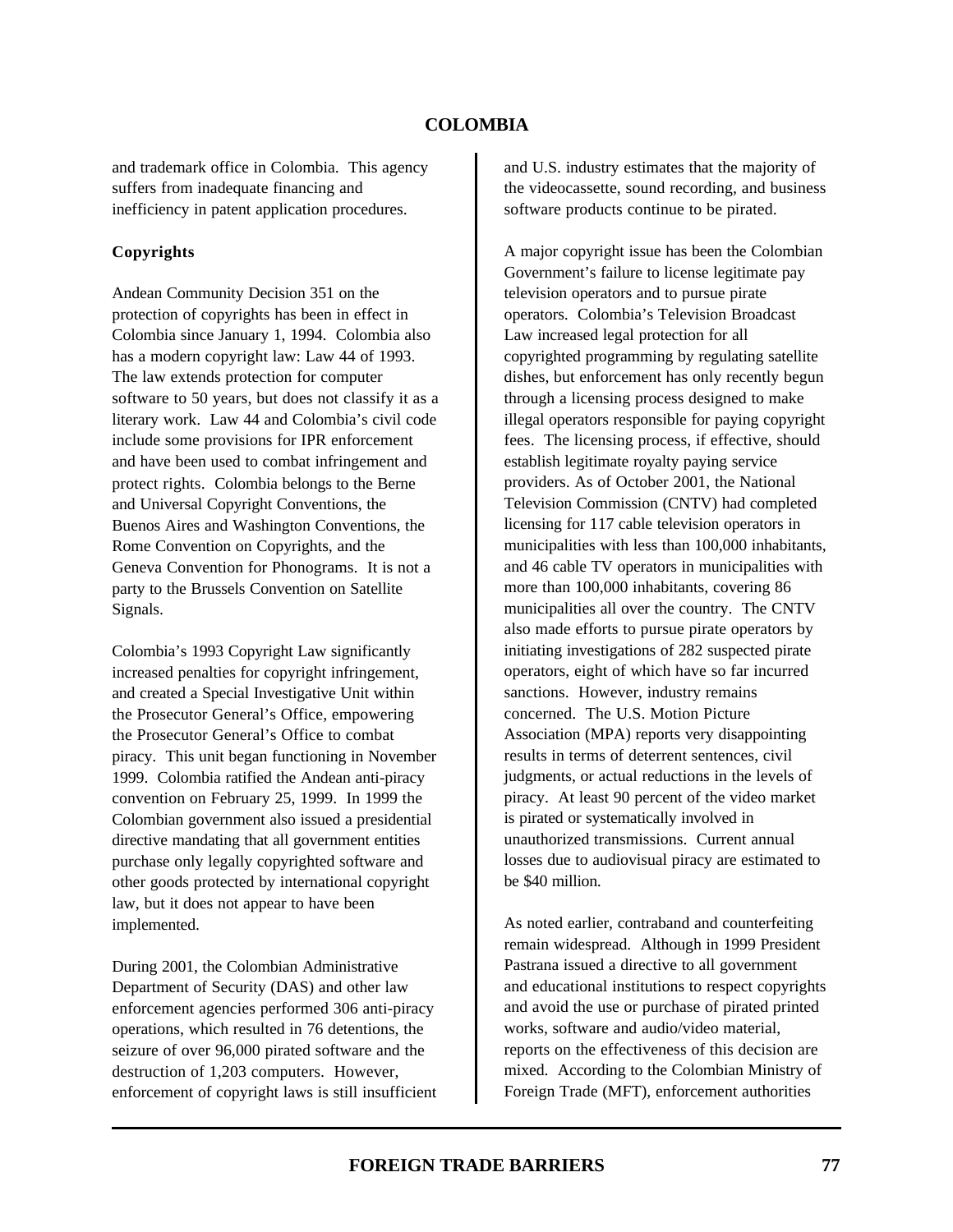saw a drop of 26 percent in business software piracy in 1999, and a greater drop of 30 percent in 2000. However, the most recent available data from the International Intellectual Property Alliance (IIPA) suggests that U.S. industries continue to lose substantial revenue from piracy—\$193 million in 2000. Enforcement problems consistently arise not only because of inadequate police activity, but also within the judicial system, where there have been complaints about the lack of respect for the preservation of evidence and frequent perjury, as well as the inavailability of ex parte search authority. The IIPA estimates that, in Colombia, videocassette piracy increased to 90 percent of the video market in 2000; sound recording piracy represented 60 percent of the market; business software piracy 55 percent of the market; while entertainment software piracy increased to 85 percent of the market.

#### **SERVICES BARRIERS**

The "apertura" policy implemented during the 1990's promoted and facilitated the importation of most services. Sector liberalization has progressed farthest in financial services, telecommunications, accounting/auditing, energy, and tourism. It has occurred to a lesser extent in legal services, insurance, distribution services, advertising, and data processing. The provision of legal services is limited to law firms licensed under Colombian law. Foreign law firms can operate in Colombia only by forming a joint venture with a Colombian law firm and operating under the licenses of the Colombian lawyers in the firm. Colombia permits 100 percent foreign ownership of insurance firm subsidiaries. It does not, however, allow foreign insurance companies to establish local branch offices. Insurance companies must maintain a commercial presence in order to sell policies other than those for international travel or reinsurance. Colombia denies market access to foreign maritime insurers.

A commercial presence is required to provide information-processing services. All tourism service providers must be registered with the Ministry of Economic Development and must be licensed by the Government's National Tourism Corporation. Health service providers must be registered with the various supervisory entities (the Ministry of Health, the National Council of Social Security and Health, and the Superintendency of Health) which impose strict parameters pertaining to cost accounting structures and the quality of the service provided. Foreign educational institutions must have resident status in Colombia in order to receive operational authority from the Ministry of Education.

Cargo reserve requirements in transport have been eliminated. However, the Ministry of Foreign Trade reserves the right to impose restrictions on foreign vessels of nations, which impose reserve requirements on Colombian vessels. Colombia also restricts the movement of personnel in several professional areas, such as architecture, engineering, law and construction. For firms with more than ten employees, no more than ten percent of the general workforce and 20 percent of specialists can be foreign nationals.

Foreign construction firms must establish a local presence. There is also a discriminatory surcharge of 20 percent placed on bids awarded to foreign firms for government construction projects. In addition, a firm must open a branch office to be "legal"; legal firms pay 42 percent tax on profits while those firms without branch offices pay a 42 percent tax on net revenues. However, acquiring a license for a branch offices is tedious and is only good for one project.

In October 2000, the National Planning Department issued a new Foreign Investment Regime—Decree 2080 of October 18,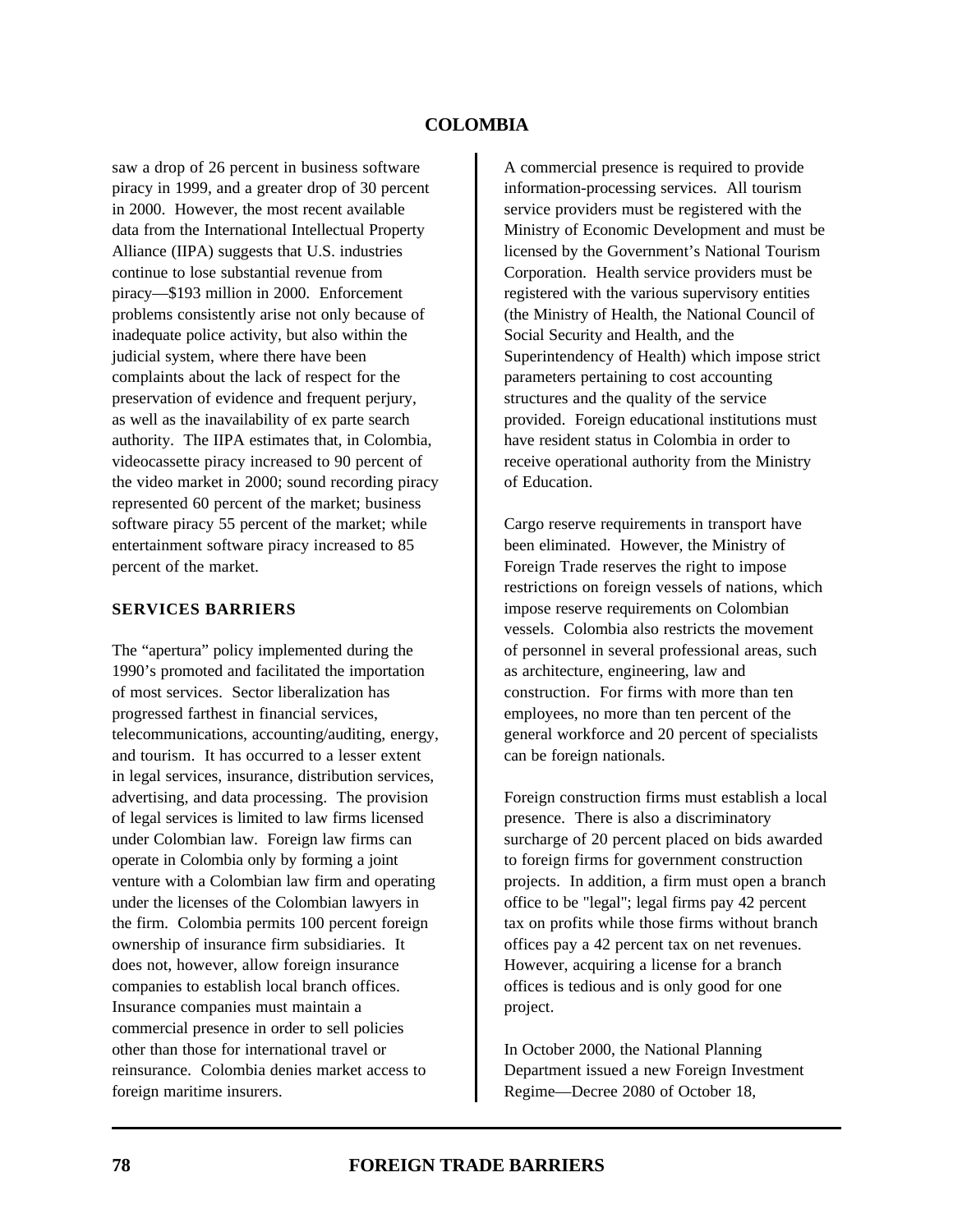2000—which unified foreign investment regulations revoking all the rules on the subject previously dispersed into various decrees. Decree 2080 eliminated percentage limits previously placed on foreign equity participation as well as limits on foreign participation in audiovisual and radio services.

#### **Financial Services**

Colombian legislation permits 100 percent foreign ownership in financial services, although the use of foreign personnel in the financial services sector remains limited to administrators, legal representatives, and technicians. In April 2000, the Central Bank completely removed previous reserve requirements on foreign borrowing operations. Such reserve requirements on foreign loans were designed to reduce the amount of import-related debt.

#### **Basic Telecommunications Services**

In the WTO negotiations on basic telecommunications services, Colombia made fairly liberal commitments on most basic telecommunications services and adopted the WTO Reference Paper. However, Colombia specifically prohibited "callback" services and excluded fixed and mobile satellite systems. Despite making these commitments in the WTO, ratification of the Fourth Protocol remains before the Colombian Constitutional Court where it awaits final approval. In addition, concerns have been raised regarding the failure to make licensing criteria publically available, as required by the WTO Reference Paper. Currently foreign investment is allowed in telecommunications firms, but under the WTO agreement Colombia reserves the right to limit foreign investment in these firms based on an economic needs test. While Colombia has allowed new competitors into long distance and international services, high license fees are a significant barrier.

#### **INVESTMENT BARRIERS**

Colombian foreign investment statutes provide for national treatment for foreign investment. One hundred percent foreign ownership is permitted in most sectors of the Colombian economy. Exceptions include activities related to national security and the disposal of hazardous waste. Investment screening has been largely eliminated, and the mechanisms that still exist are generally routine and non-discriminatory. As a measure against money laundering, Foreign Direct Investment (FDI) in real estate was prohibited until February 8, 1999, when prohibitions on foreign investment in real estate companies were abolished by Decree 241.

All foreign investment must be registered with the Central Bank's foreign exchange office within three months in order to insure the right to repatriate profits and remittances. All foreign investors, like domestic investors, must obtain a license from the Superintendent of Companies and register with the local chamber of commerce.

Under the Andean Community Common Automotive Policy, Colombia, Venezuela and Ecuador impose local content requirements in order to qualify for reduced duties on imports. The local content requirement for passenger vehicles was 32 percent in 1997. It was raised to 33 percent for 1998, and was then lowered to 24 percent for 2000. However, in December 1999 the Andean Automotive Policy Council determined that it would not eliminate the local content requirement as it had initially indicated, but instead decided to increase it gradually to 34 percent by the year 2009. This automotive policy may be inconsistent with Colombia's WTO obligations under Trade Related Investment Measures (TRIMS).

All foreign investment in petroleum exploration and development in Colombia must be carried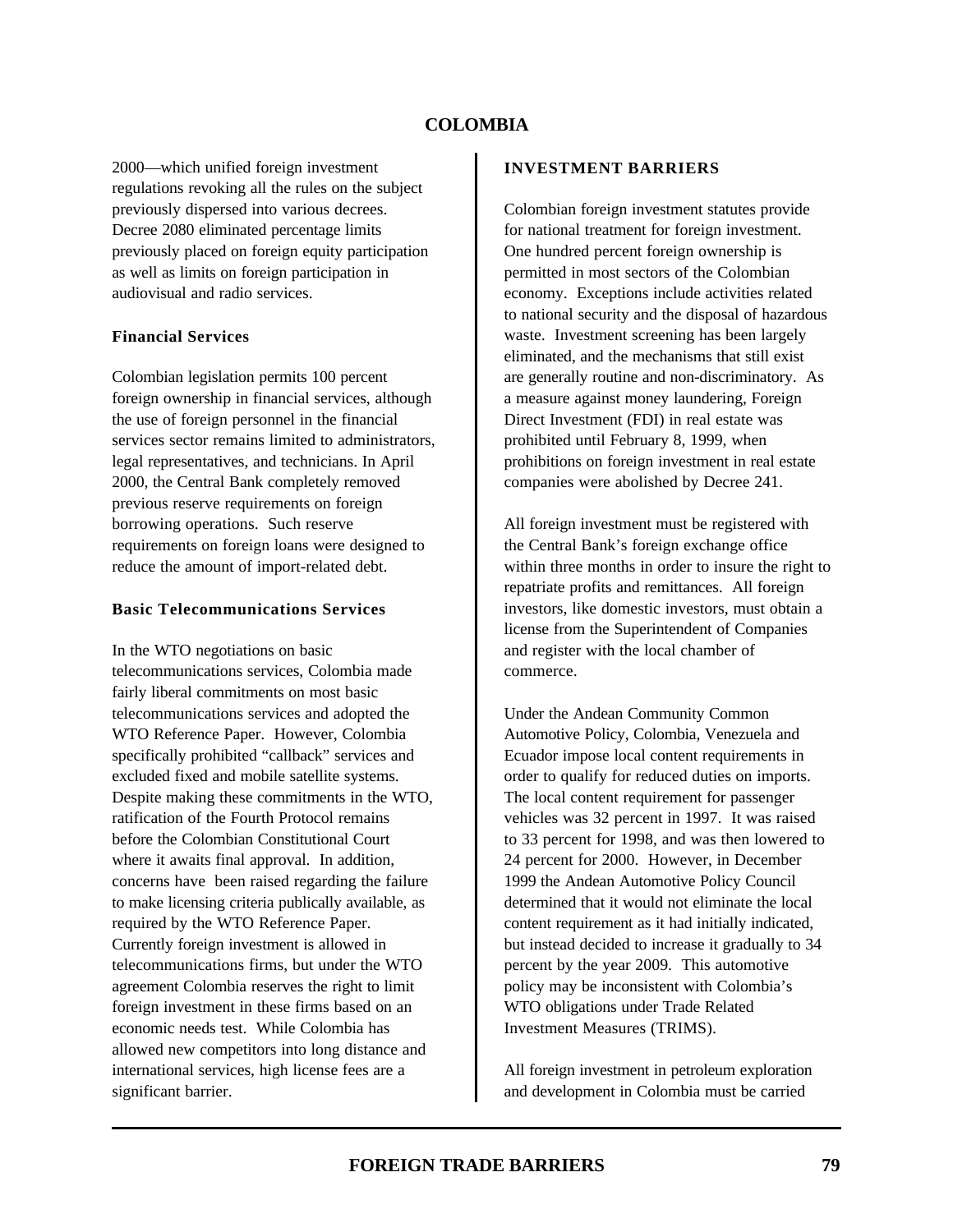out under an association contract between the foreign investor and Ecopetrol, the state oil company. The terms of the standard association contract were modified in 1994, 1995, 1997, 1998, and again in 1999. In view of Colombia's need for new oil reserve discoveries, the Pastrana administration embarked on the implementation of a new hydrocarbon policy designed to attract foreign investment. The new policy was aimed at achieving the long-term goal of producing 1.5 million barrels per day by the year 2010. Colombia's improved terms, with much faster cost recovery, provide a significant increase to a typical project's expected rate of return. The association contract provides for an initial three-year exploration period, which can be extended for an additional three years. If gas is discovered in the process, an additional fouryear period can be provided in order to find a market and develop infrastructure. After discovery of oil reserves are made, a 22-year period is granted for production (30 years in the case of gas). Ecopetrol participates with 30 percent of the investment during the production period and reimburses its associate 30 percent of exploration costs prior to discovery. Then, production is distributed taking into account the "R factor," which is the ratio between the associate's cumulative revenues and expenditures.

The new contract terms were put into practice during 2000 and 2001 through bidding auctions known as "Round 2000" and "Round 2001." In such auctions in the last two years Ecopetrol awarded 31 exploration and incremental production projects to small, medium, and large size foreign companies including Occidental (U.S.), Texas Star (U.S.), Cespa (Spain), Elf (France), Tecnoil (Venezuela), and OAO NK Rosnef (Russia). The development of those 31 projects will demand investments of approximately \$837 million during the next five years. The government is confident that it will remain self-sufficient in petroleum production, at least until the year 2007 when Colombia will face the prospect of becoming an importer unless new reserves are found. Although security conditions—guerrilla warfare and narco-terrorism—continue to be worrisome, foreign investors have remained interested because of the favorable long-term characteristics of these prospects.

#### **ELECTRONIC COMMERCE**

Electronic commerce in Colombia is primarily regulated by Law 527 of August 28, 1999. The law grants organizational, inspection, vigilance and sanctioning responsibilities to the Superintendency of Industry and Commerce. The Superintendency regulates certifying agencies which are the only entities authorized by law to provide for registration, data transmission and reception services, and to issue certificates related to electronic agreements. Law 527/99 provides the same contractual and legal validity to electronic data transfer as that of hard copies. For a digital signature to be valid, it must be verifiable, must be under the unique control of the person using it, and must be linked to the information or message being transferred. Certifying agencies (local or foreign) must be authorized by the Superintendency of Industry and Commerce to operate in Colombia. Decree 1747 of September 11, 2000, regulates Law 527 in regards to certificates and digital signatures, and establishes minimum capital and other requirements for certifying agencies to be approved by the Superintendency of Industry and Commerce. Decree 1747 and Resolution 26930 of October 26, 2000 established all legal requirements necessary for certifying agencies to begin operations in Colombia.

In May 2000, the Colombian government signed a common declaration with the U.S. Government in which both parties recognized the importance of electronic commerce and agreed to cooperate in removing barriers and